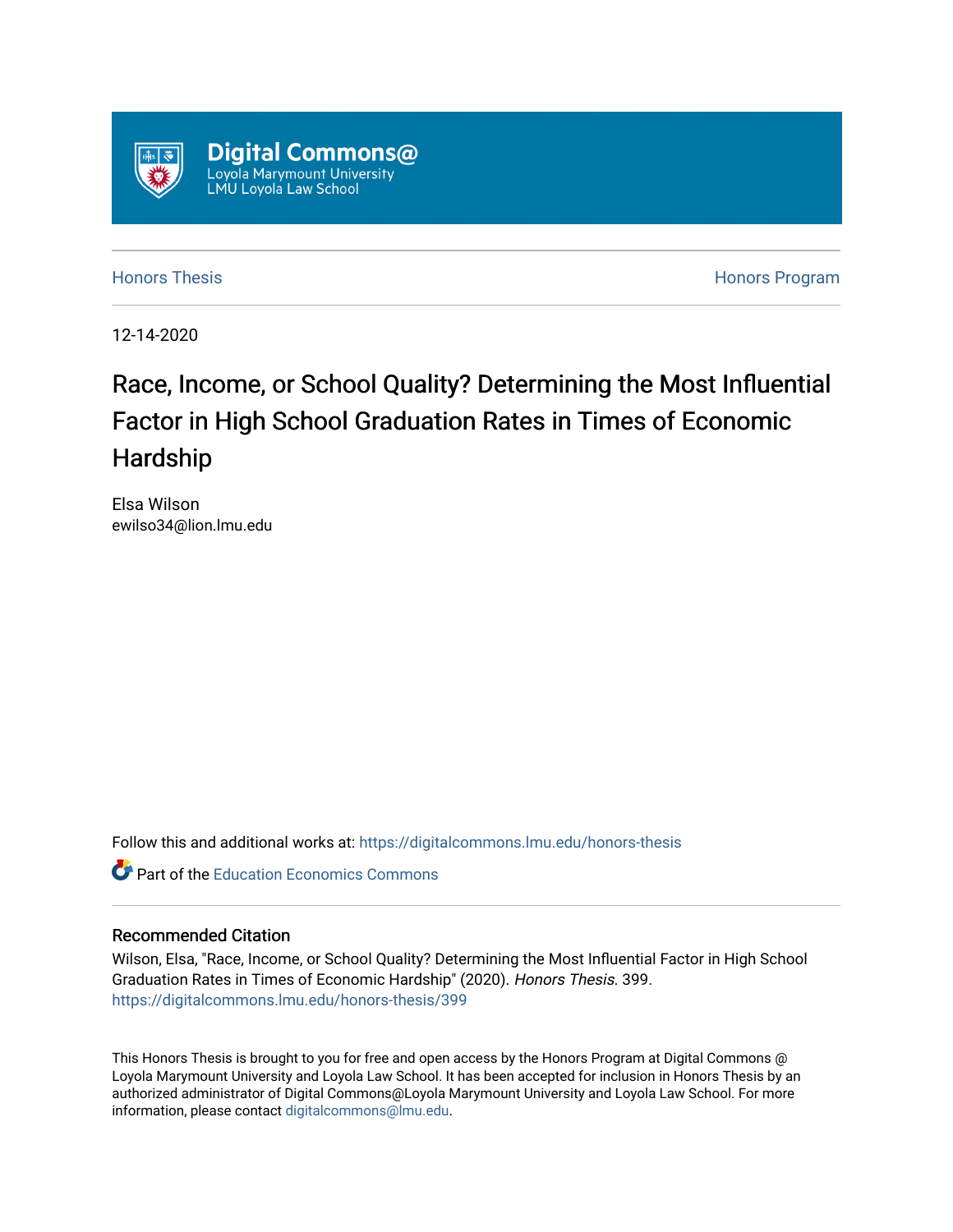

# **Race, Income, or School Quality? Determining the Most Influential Factor in High School Graduation Rates in Times of Economic Hardship**

A thesis submitted in partial satisfaction of the requirements of the University Honors Program of Loyola Marymount University

by

**Elsa Wilson December 15, 2020**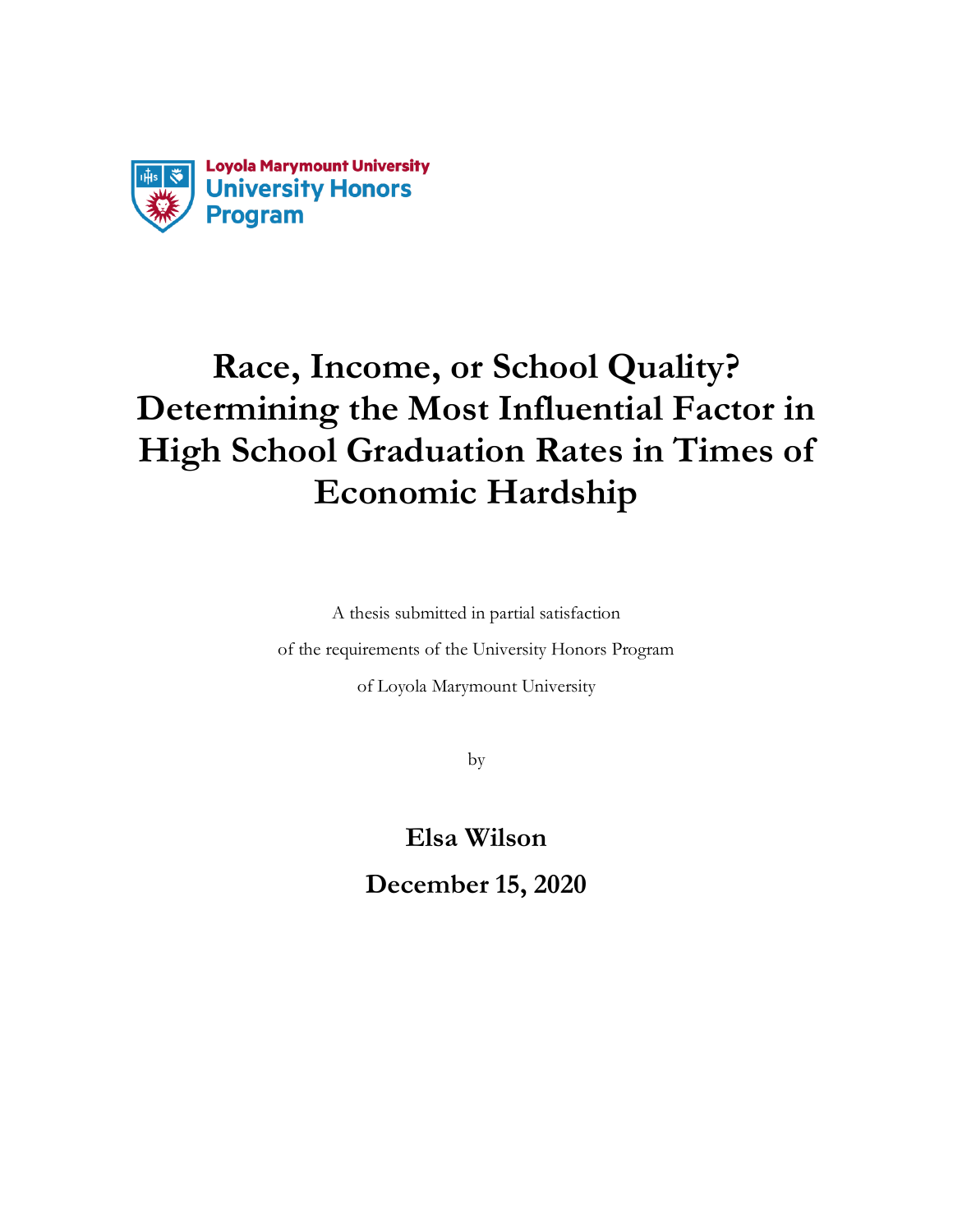#### **Introduction**

As an extensively studied topic, previous research shows that educational attainment levels can be affected by many different factors ranging from disproportionate school resources, familial circumstances, and the current economic state of the nation. In fact, many of these things often go hand in hand, with race being another important factor. Regardless of the fact that the legal integration of schools occurred almost 70 years ago, many schools are still struggling to prevent student bodies that are segregated by race or parental wealth. Often times, segregation in one sense will automatically lead to segregation by the other parameter. Some critics set forth the notion that, since legal integration took place in the 1950s, everyone has access to the same quality education; however, I contend that there is a lack of equity in educational attainment across races. My argument is that Black individuals are substantially under paid and under supported in both schools and the workplace, and that the data will show race as being the most statistically significant factor, over income and school quality, in high school graduation rates due to the fact that Black individuals are not treated equally in the rest of our society.

Disproportionate access to quality education across races has been researched extensively. In order to take the research one step further, and to view the information at an even closer lens, I will be analyzing data from all 50 states during the years 2010 and 2018. The reason for choosing these particular years is that 2010 is the first year immediately following the Great Recession. 2018 is a short ten years later. Using this data, and also taking into account the average family income and per pupil amounts for current spending of public elementary-secondary school systems, I found that, of the three variables, race is the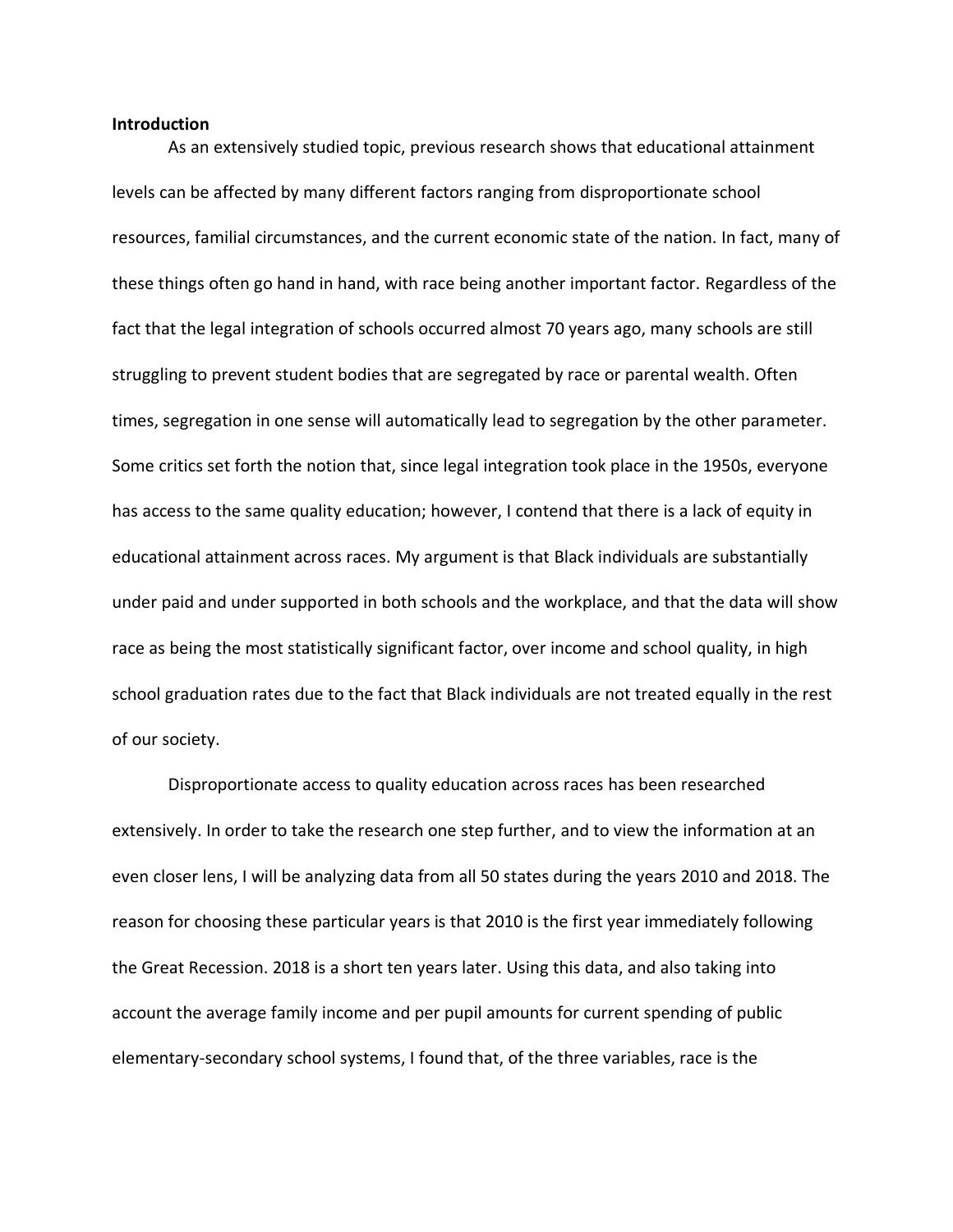consistently statistically significant variable that affects high school graduation rates during times of economic hardship.

### **Previous Research**

Although progress has been made since initial integration of schools back in 1954, there is still data that proves there is still more work to do to create an equitable system. Research published by McDaniel et al. in 2011 outlines the differences in racial educational attainment status. Between the years of 2005-2007, only 12% of Black men and 17% of Black women obtained a bachelor's degree, whereas 24% of white men and 33% of white women completed their undergraduate education (McDaniel et al. 2011, 908). Morgan found that between the years of 1982 and 1992, entry and graduation rates increased significantly for both white and Black students (Morgan 2005, 7); however, there is still significant work to be done as additional research by McDaniel et al. shows that Black men are lagging further behind Black women then white men are behind white women, and that Black students are still less likely than white students to achieve a certain level of educational attainment. A majority of students don't attend schools that are representative of the United States population. This is an additional factor that plays into the unequal levels of educational attainment for Black students as compared to white students.

Substantial research has been done on the role that race has historically played in educational attainment. Much of that research demonstrates that a lack of progress has been made in creating an equitable schooling system, thus leading to disproportionate educational attainment levels across races. For instance, Goldsmith showed that much of integration appears to be one sided as 72% of Blacks, but only 11% of white students attend schools where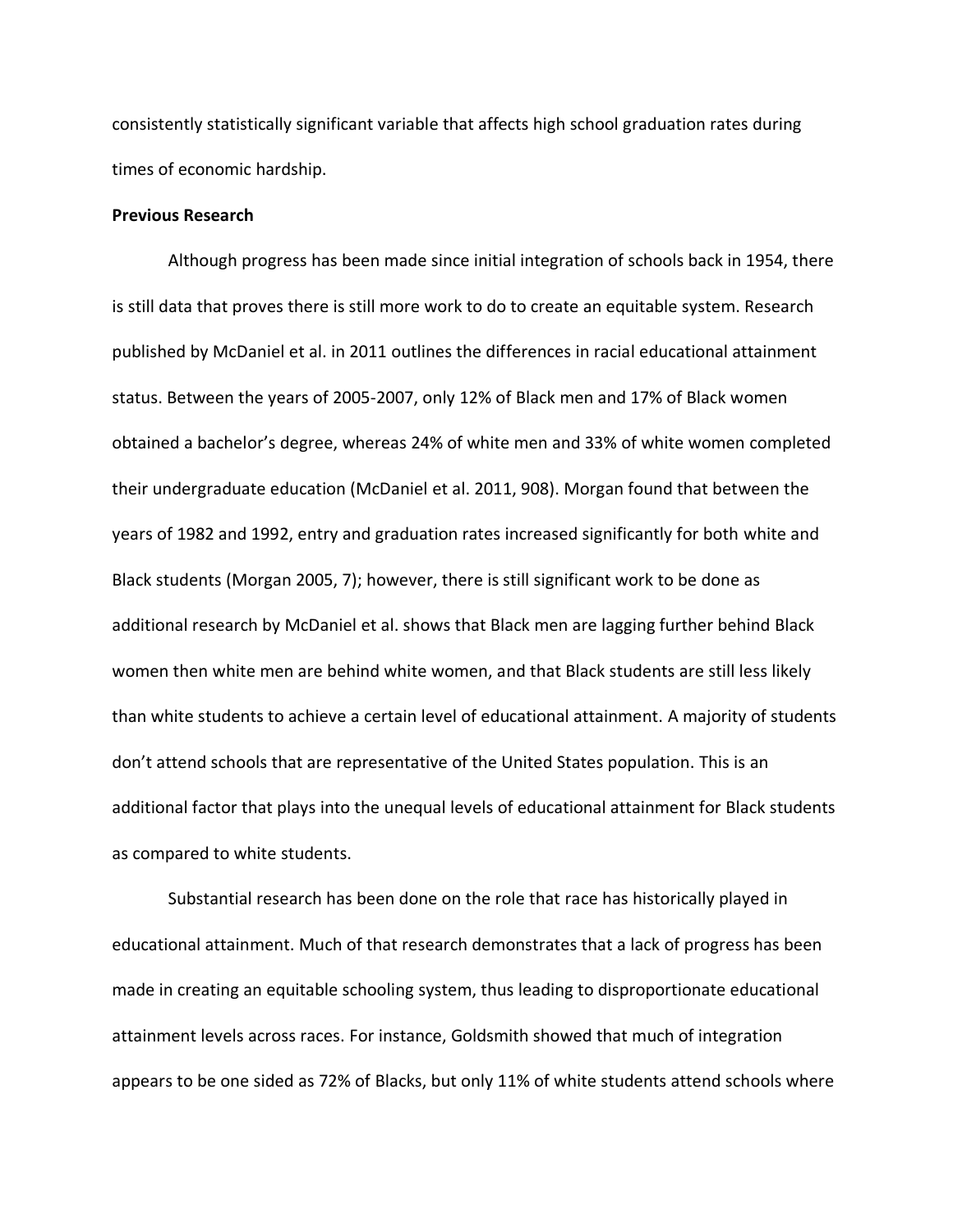50% or more of the student body are not white (Goldsmith 2009, 1913). His research also cited data that showed that racial segregation in schools does impact educational attainment. Studies show that student bodies that have a higher percentage of Black or Latino students are less likely to send students to college and post graduate schools (Goldsmith 2009, 1914). These segregation levels may explain the gap in educational attainment that clearly exists between Black and white students.

Although racial segregation in the United States has been illegal for a number of decades, there is research that shows that segregation still exists in many forms. The United States is becoming increasingly more segregated by income. The rich are getting richer while the middle class and the poor are remaining static in their wealth. The data shows that in the United States, between the years 1970 and 1990, households became more geographically separated by income (Meyer 2002, 153). With research showing that there has been little to no change in the income inequality gap among whites and Blacks, it is safe to conclude that Black families are disproportionately suffering due to the increasing wealth gap. Between the years of 1972 and 2009, income inequality between white and Black Americans remained constant. During those years, Black Americans earned, on average, only between 50-60% of the white median income (Storer et al 2012, 18). This income inequality is crucial as previous research shows that income and educational attainment levels are related.

Over the past fifty years, the wealth gap has been widening. Previous scholarship by Bloome and Western has shown that both income inequality and income inequality by education has increased in the past five decades. Educational mobility has declined with rising income inequality (Bloome and Western 2011, 375). That increased divide has a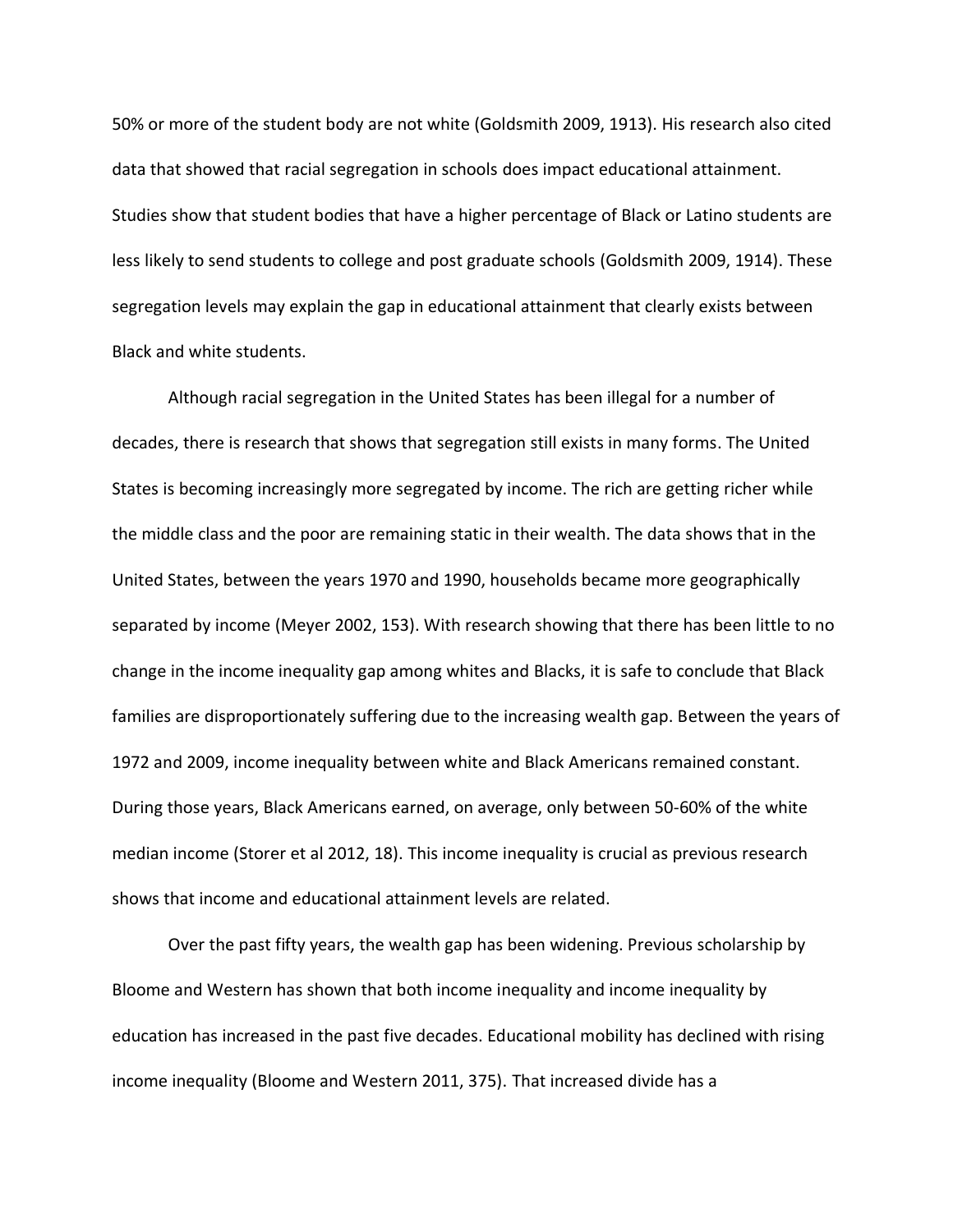disproportionate effect on Black individuals and families, as class has been racialized (Yeskel 2008, 9). Not only that, but the idea of "the affordability crisis" is one that is increasingly relevant to people of color. This is the idea that even if students are admitted to college, they can't afford it (Storer et al 2012, 22). This may lead to less motivation to finish their high school education. Research shows that income inequality has increased, significantly affecting Black Americans, since the mid-late 20<sup>th</sup> century. Along with that, there has yet to be a constant state of equality in educational attainment levels for Black American students as compared to white students.

Regardless of the cause, there is no doubt that educational attainment levels is still not equal in the United States. However, there has been general progress made in high school graduation rates. According to the National Center for Educational Statistics, US schools now graduate nearly 88% of their students. Black students still have high school dropout rates that are disproportionately higher than white Americans (Caldwell and Siwatu 2003, 31). As of the mid 2000s, only around 65% of Black students leave school with a high school diploma (Heckman and LaFontaine 2010, 244-245). Progress is being made, but it is slower than many would expect since it has been almost 70 years since schools were legally mandated to integrate. Data from the 2000 census confirms that racial gaps in graduation rates have not substantially changed since that initial 1950s cohort, as there are still low graduation rates for many minority students (Heckman and LaFontaine 2010, 253-255). There are many reasons as to why these disproportionate numbers have not substantially changed in the past 70 years, but one likely reason is school quality.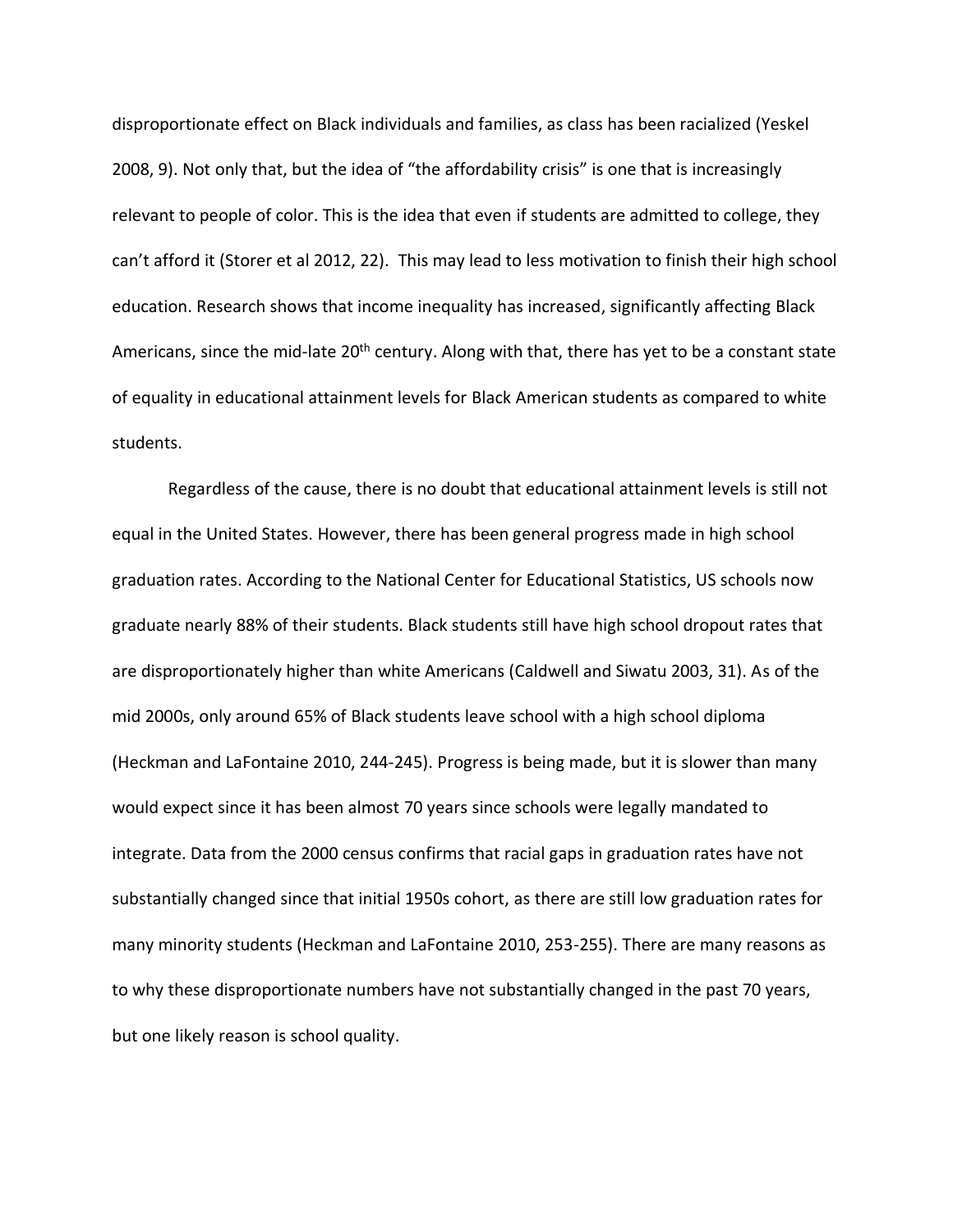There has been significant scholarship done on the quality of American public schools and whether or not schools that lack resources and the proper funding are disproportionately made up of primarily minority students. Research shows that, as of 2006, 90% of high school students attended a public school. Yet only 20% of those students attended a school that accurately reflected the diverse makeup of the national population. However, in cities such as Chicago and Atlanta, where the wealth is more substantial, more than 50% of white students attend a private high school (Balfanz 2009, 18-21). There is significant support in the literature to come to the conclusion that race and class play a role in education inequality.

The research shows that students are not actually in integrated schools that are representative of our country's diversity, and that has been shown to have negative effects on educational attainment levels. In school districts with larger numbers of Black students, there are lower high school graduation rates (Storer et al 2012, 36). Scholarship shows that the experiences of most high school students are still separate and unequal, regardless of what the law says. The primary exception to that is in low wealth rural districts, usually in the South, where many white students do attend high schools with a large number of low-income students. Otherwise, Black students are 3-4 times more likely than white students to attend schools with a low graduation rate (Balfanz 2009, 22-24). The research is clear in saying that race does affect high school graduation rates. However, in order to narrow down the scope of research, this paper specifically looks at data from 2010, a year of economic hardship immediately following the official end of the Great Recession, to see what factors most impact educational attainment during times of economic collapse.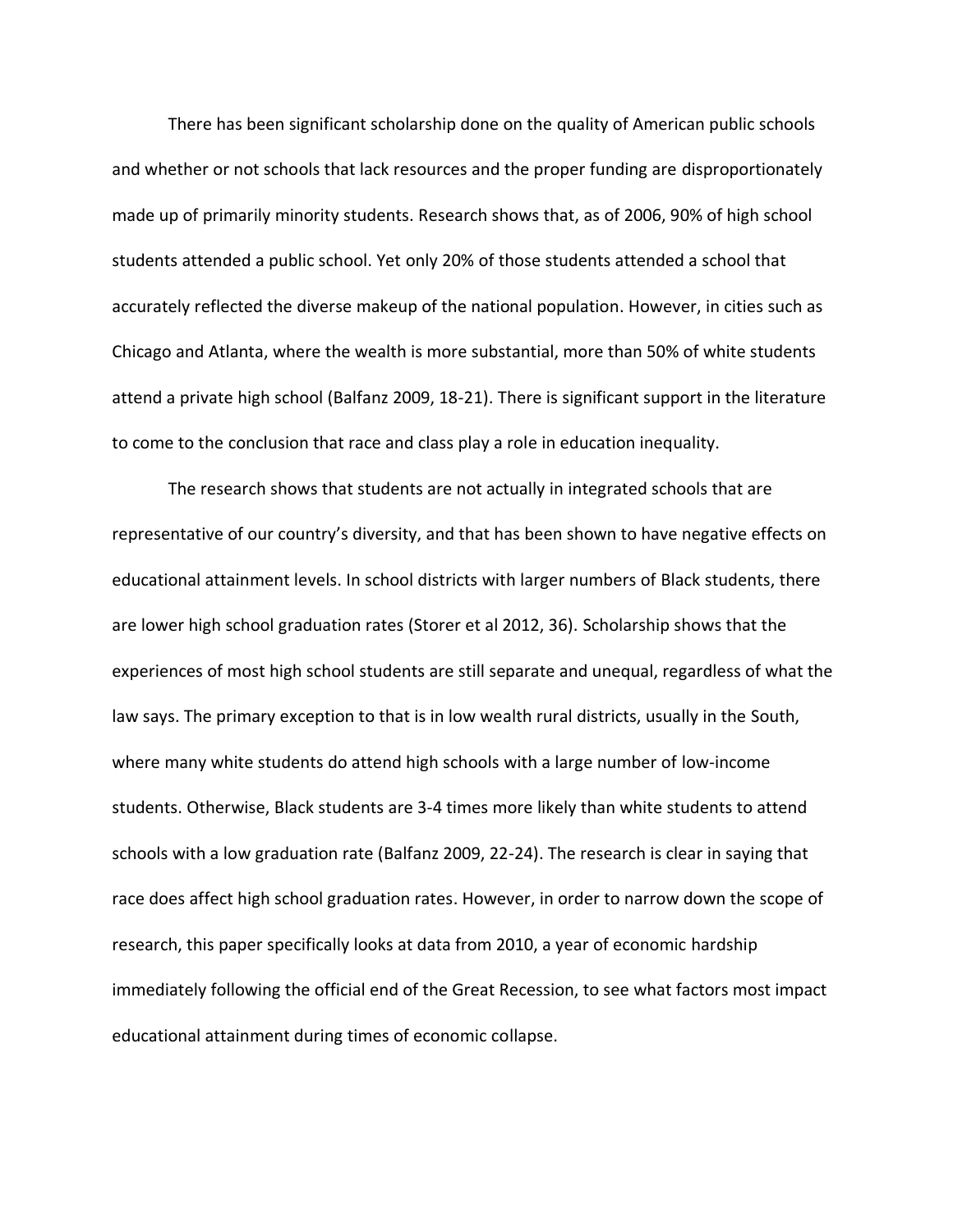Although the Great Recession occurred just a little over 10 years ago, there has already been an influx of information on the effects that came from those years of economic suffering in the United States. Occurring officially between 2007 and 2009, the Great Recession was the largest "economic upheaval" in the United States since the Great Depression almost 100 years ago (Kalleberg and von Wachter 2017, 1). The Great Recession had a substantially negative impact on family income and wealth, as jobs were lost all across the country. Parental job loss is proven to have a significant effect on a child's educational attainment level, even when controlling for greater family background characteristics (Kalil 2013, 235-237). However, there are conflicting data on the effects the Great Recession had on education.

Scholarship varies on what kind of effects come from catastrophic economic events. Research from Barr and Turner in 2013 reports that the demand for higher education typically increases during times of economic downturn. There was a substantial increase in Black students graduating and enrolling in college between 2007 – 2010 (Barr and Turner 2013, 170). However, additional research illustrates the notion that men, specifically Black men, were hit hardest by the Great Recession. Many of those workers had to offset their lost earnings by increasing the labor supply of younger family members (Kalleberg and von Wachter 2017, 2-7), implying that school was not a feasible option for many young adults. Although there is data that shows that economic circumstances changed significantly during the Great Recession, there is little data that shows what factors played the most crucial role in instigating these changes.

As many states were suffering financially during the Great Recession, it is safe to assume that there may have been consequences of the lack of financial stability that extended to the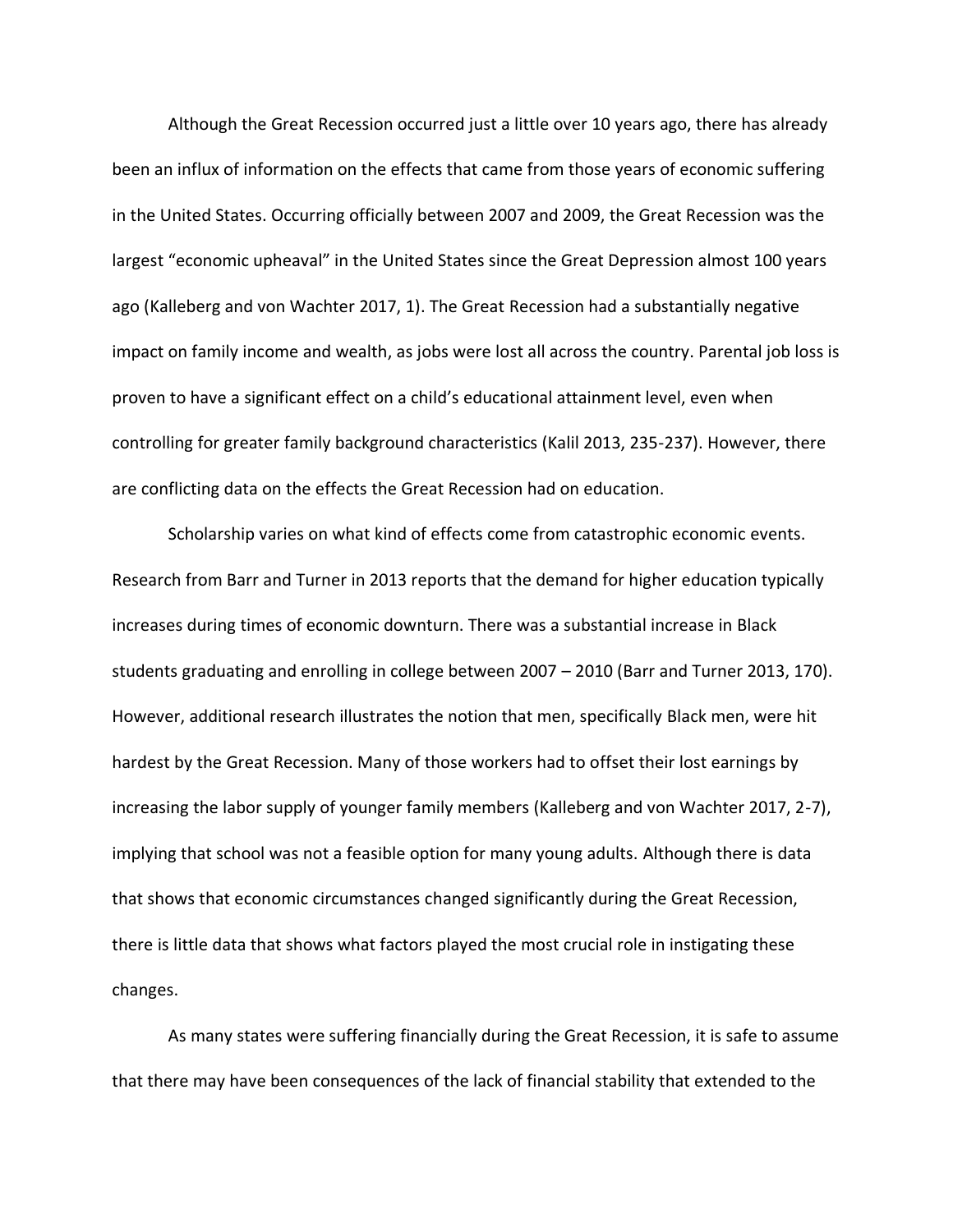public school system. Research shows that the years immediately following the Great Recession brought about the largest and most sustained declines in national per-pupil spending in more than a century, as there was a 7% decrease in the average amount spent on each student (Jackson et al. 2020, 64). These data are conflicting with some of the previously reported scholarship.

It's unclear exactly what has the most substantial effect on educational attainment levels, specifically high school graduation rates, both in times of economic downturn and times of economic prosperity. Some argue that in parts of the country where there are greater concentrations of Black students, socioeconomic factors such as income may be the most substantial indicator of high school graduation rates (Storer at al 2012, 37). Due to the fact that Black individuals are not treated equally in the rest of society, my data and analysis, as presented below, will show that these inequalities transfer over to educational attainment levels as race is the most important factor in determining whether or not a student will graduate from high school, particularly in times of an economic crisis.

## **Methods and Data**

In order to test my hypotheses that argue that race had the most statistically significant impact on graduation rates in both 2010 and 2018, as compared to the effects of average family income (in the previous 12 months) and per pupil amounts for current spending of public elementary-secondary school systems, I set up a multiple regression model that included each of these variables.

High School Graduation Rate =  $B_0 + B_1$ Race + B<sub>2</sub>Income + B<sub>3</sub>PerPupilSpending + u<sub>i</sub>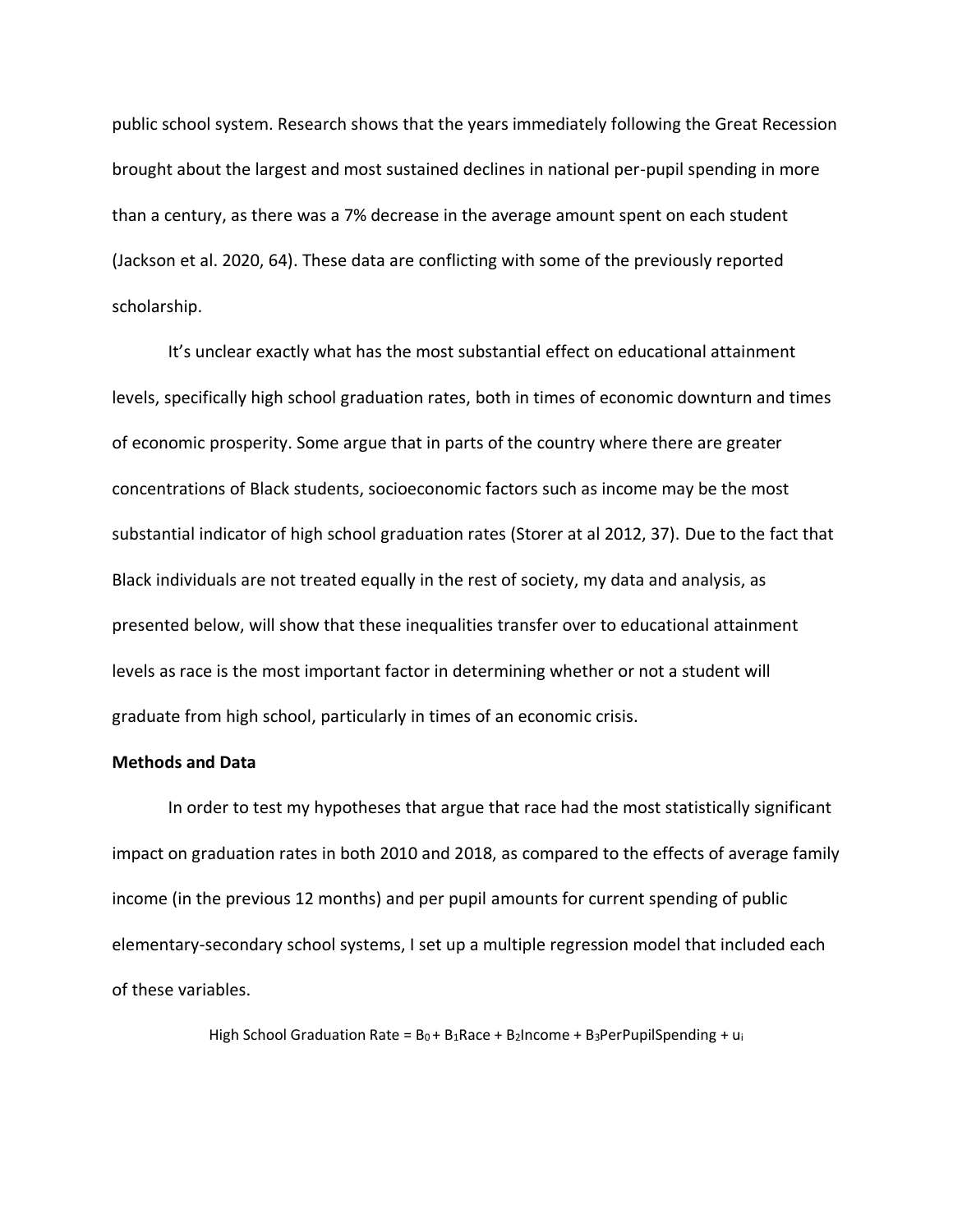As a way to test my hypotheses on a nationwide scale, each state is used as a unit of observation for this test, with each state being utilized twice, once for the data for Black students and again for white students. Race is a dummy variable in this regression with "Black =1" and "white = 0." That leads to there being 100 observations in this regression – enough to be able to make conclusions based on the presented regression results.

The data is primarily taken from the Census Bureau's American Community Survey (ACS) Public Use Microdata Sample (PUMS) File. Through these data sets, I am able to calculate high school graduation rates for Black and white students in 2010 and 2018, and access average family income values, in the past 12 months, for both Black and white families for all fifty states. The data for per pupil amounts for current spending of public elementary-secondary school systems is taken from the Annual Survey of School System Finances. These data are constant regardless of whether the unit of observation is specifically for white students or Black students, as schools are not legally segregated, even though this may often occur in practice. For this reason, school quality may not end up being a significant variable as there is no variation across races, even though in reality schools that are primarily minority are often underfunded. However, I still wanted to include the data to see if there was any major significance reported.

Each new regression adds a variable to be held constant in order to test the hypotheses that race will have the largest effect on high school graduation rates, regardless of the fact that 2010 was the year immediately following the Great Recession and a time of significant economic recovery across the country.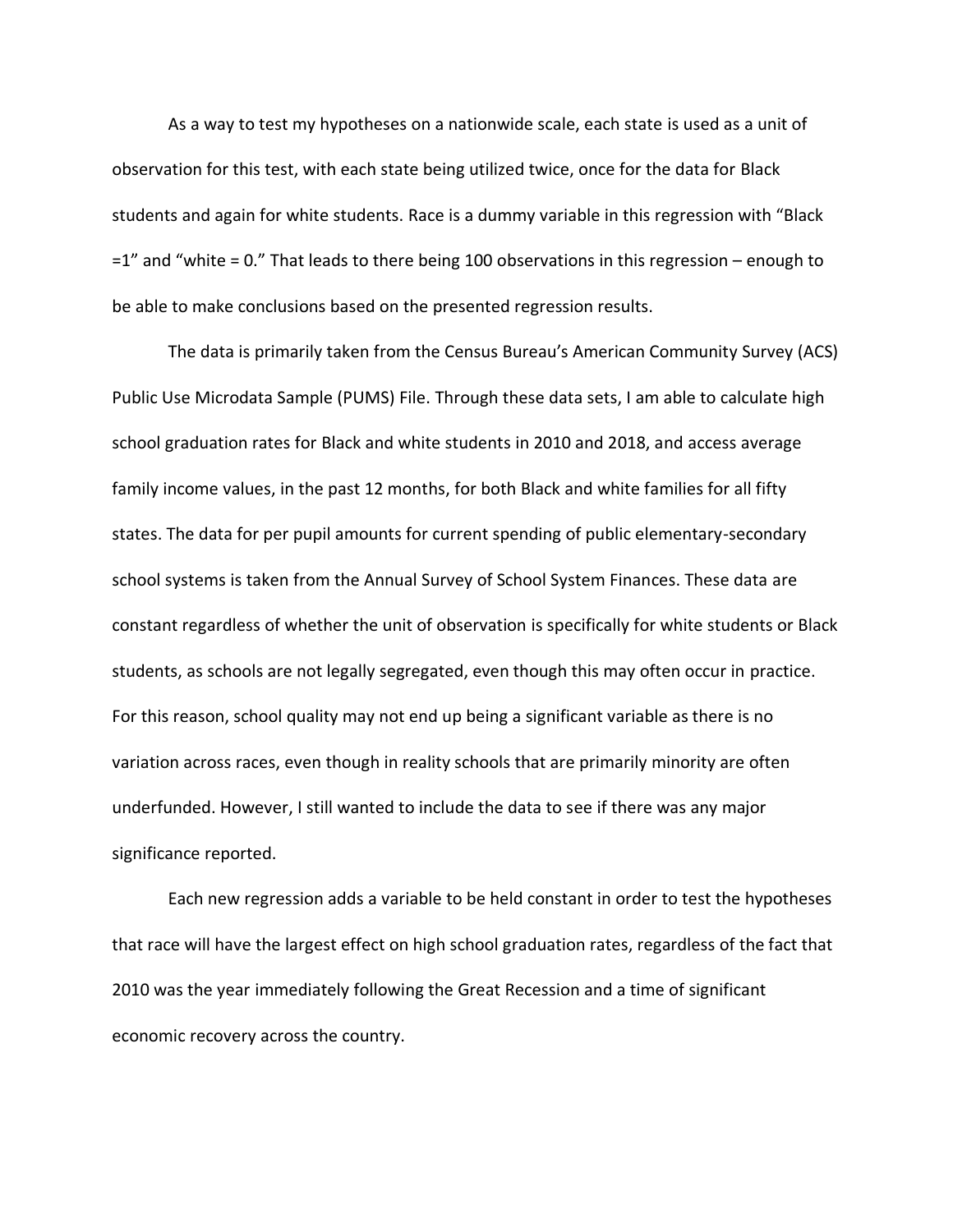#### **Results**

The data in both Table 1 and Table 2 show that race has a negative effect on graduation rate and is statistically significant at the 0.05 level in both the years 2010 and 2018, regardless of other variables held constant. The null hypothesis is that race has no effect on graduation rate ( $\beta_1$  =0), whereas I hypothesized the alternative that race would have a negative effect on graduation rate, i.e.,  $\beta_1 < 0$ . The results show that in both years it is safe to reject the null hypotheses and conclude that there is a negative relationship between race and graduation rate. In 2010, the data produces a p-value of 0.00, which is less than the critical p-value of 0.05, and in 2018 the p-value is equal to 0.006, which is slightly greater than in 2010 but still less than the critical p-value. This means we can safely reject the null hypothesis.

Not only does the data tell us that there is some negative relationship between race and graduation rate in 2010 and 2018, but it also tells us more details regarding the difference in graduation rate between Black students and white students. According to the raw data, in 2010, the national average graduation rate for Black students was 91.4% and 94.4% for white students. For the 2010 data,  $β_1 = -.0.029$ . Due to the fact that race is a dummy variable with Black = 1 and white = 0, we are able to interpret this coefficient value to say: on average, Black students in 2010 have a graduation rate that is 2.9% lower than white students. The raw data for 2018 shows the national average graduation rate for Black students was 92.4% and 94.0% for white students. For the 2018 data,  $\beta_1$  = -0.015, which means that, on average, Black students in 2018 have a graduation rate that is 1.5% lower than white students. The data from this regression clearly shows that inequalities in educational attainment were worse for Black students in 2010, one of the harshest years following the Great Recession.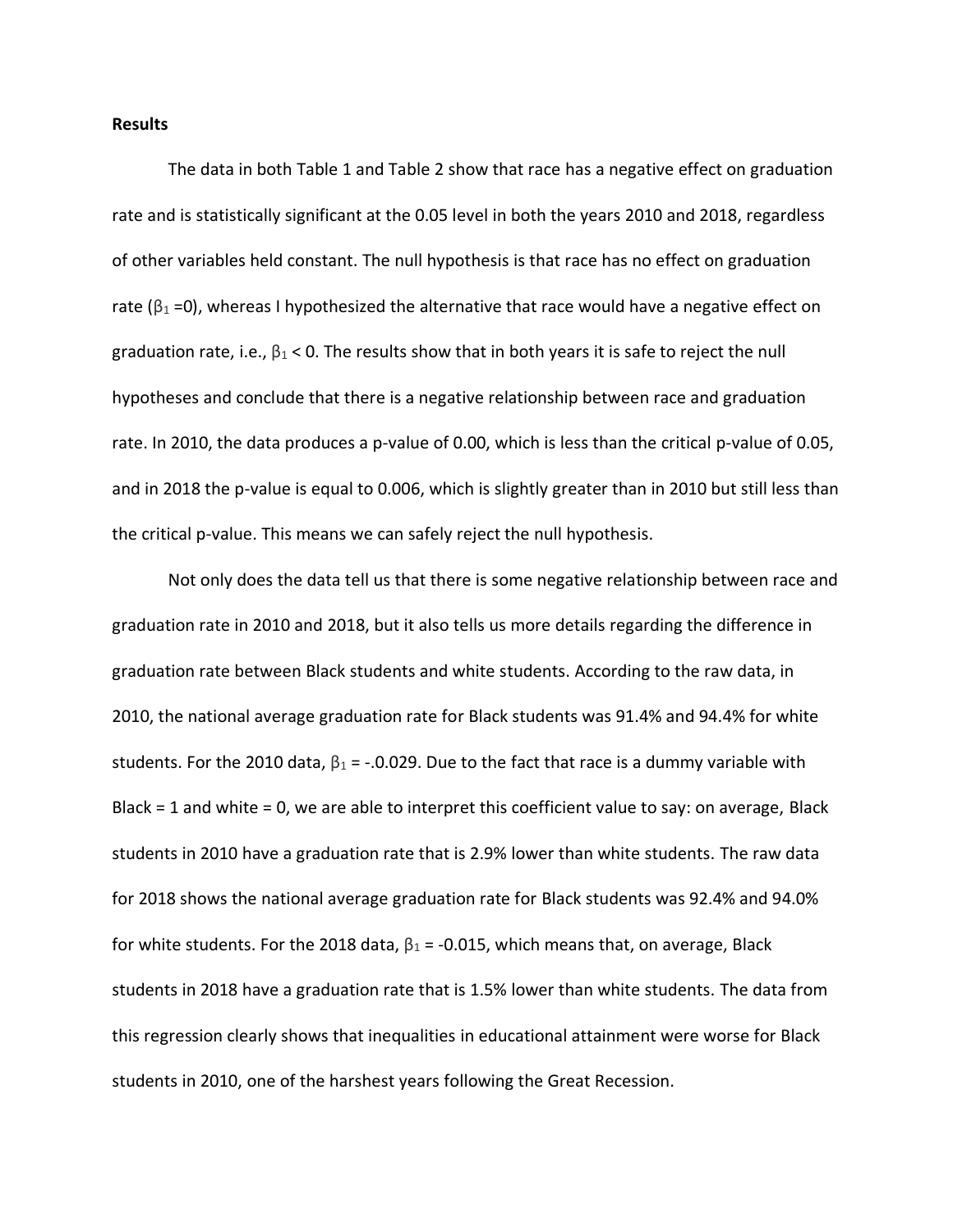There is more data given by the regression results that signify that Black students were even less likely to graduate high school during the year immediately following the Great Recession. The 2010  $R^2$  data shows that 16.93% of the variation in graduation rate can be explained by the variation in race. In 2018, although significant, that variation is lower as only 7.4% of the variation in graduation rate can be explained by race.

|                | <b>Grad Rate</b> | <b>Grad Rate</b> | <b>Grad Rate</b> | Grad Rate   |
|----------------|------------------|------------------|------------------|-------------|
| Race           | $-0.0293***$     |                  | $-0.0216**$      | $-0.0226**$ |
|                | (0.000)          |                  | (0.027)          | (0.027)     |
| In(income)     |                  | $0.0334***$      | 0.0132           | 0.0116      |
|                |                  | (0.000)          | (0.280)          | (0.381)     |
| Spending       |                  |                  |                  | 4.37e-07    |
|                |                  |                  |                  | (0.727)     |
| # of           | 100              |                  | 100              | 100         |
| Observations   |                  |                  |                  |             |
| R <sup>2</sup> | 0.1693           | 0.1288           | 0.1791           | 0.1801      |

However, those data outputs account only for race and does not control for any additional variables, so it cannot be taken as the most accurate way to understand the data. Economic factors are also important when considering what affects educational attainment levels. The data tells us that although income is statistically significant in both 2010 and 2018, it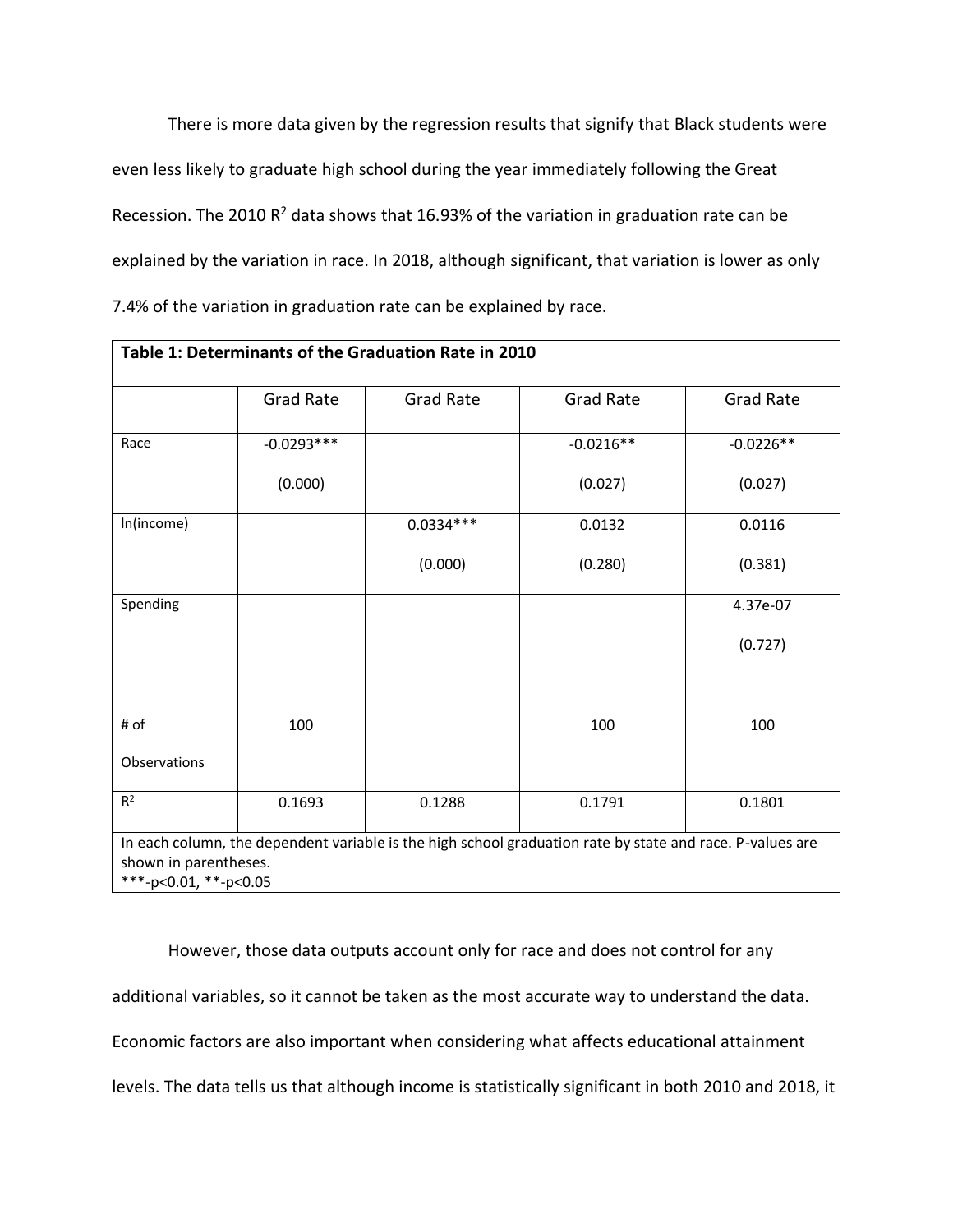is not an accurate measure as each state accounts for two separate observations – one with data from white families and one with data from black families – and black individuals often times do not receive equal compensation as their white counterpart. However, the next column over controls for the natural log of average family income (past 12 months) as well as race. It is necessary to make this analysis using the natural log of income, instead of just income, in order to account for the fact that income has a diminishing marginal utility. In 2010, when controlling for average family income over the past 12 months, the effects of race are not as substantial as when there were no control variables. The new coefficient tells us that, in 2010, Black students, on average, had a graduation rate that was 2.2% lower than white students. Although the effects of race are less in 2010 when income is held as a control variable, it is still substantial enough to be considered significant at the 0.05 level. However, this is where things are no longer consistent across both years.

In 2018, ten years after the end of the Great Recession, the average graduation rate of Black students was only 1.5% lower than white students as compared to 2.9% in 2010. This could safely be assumed that Black families, and thus Black students, felt the effects of the Great Recession more than white families, but in 2018 as both groups began to recover the margin also began to decrease. Each table, one for 2010 and one for 2018, controls for the natural log of income, allowing us to see whether the racial differences in education are purely a function of racial differences in income.

The data relative to the natural log of income confirms the hypothesis that race had the most statistically significant impact on graduation rates in both 2010 and 2018 as compared to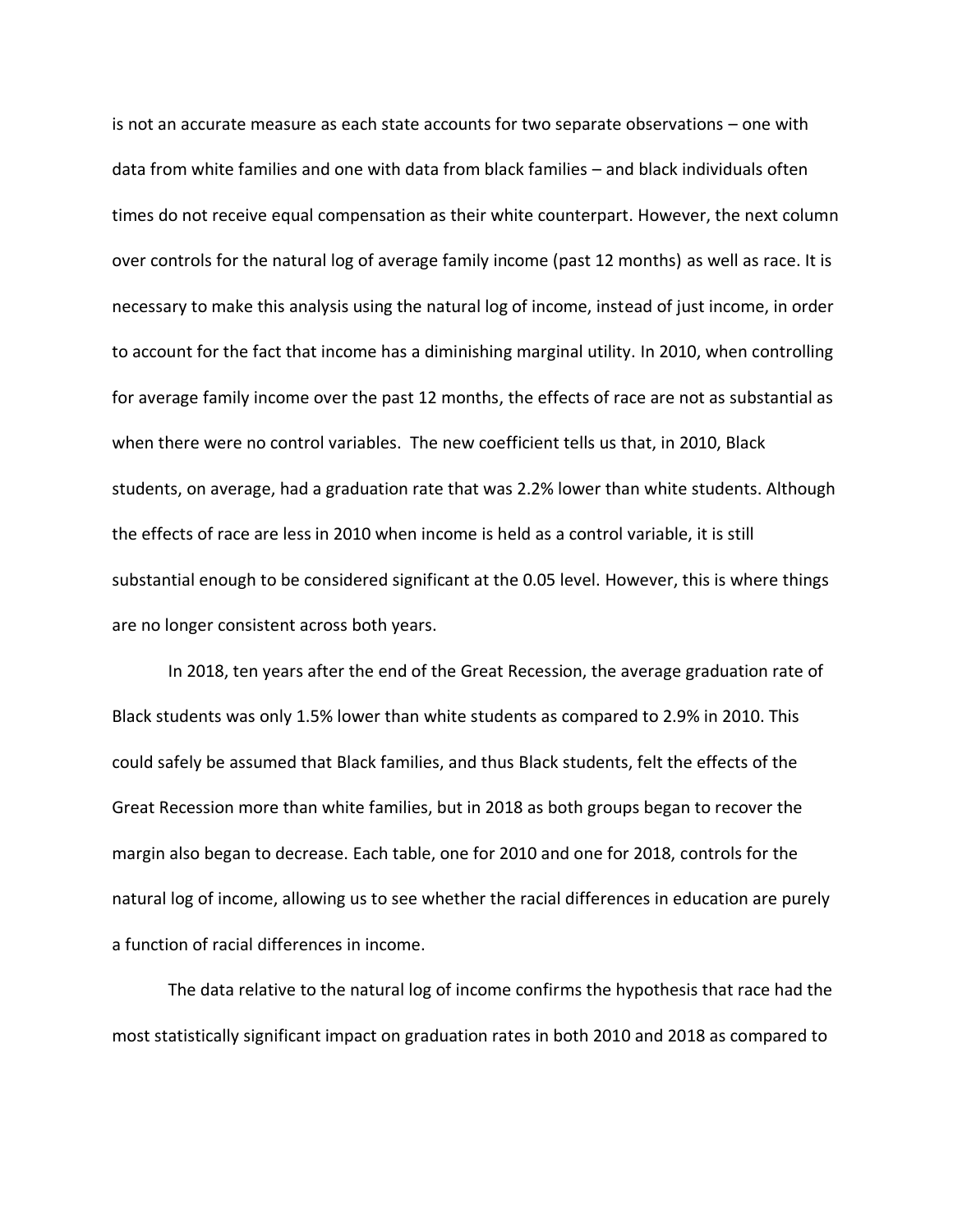income and per pupil amounts for current spending of public elementary-secondary school

systems.

| Table 2: Determinants of the Graduation Rate in 2018 |                                                                                                                                     |                  |                  |                  |  |  |  |
|------------------------------------------------------|-------------------------------------------------------------------------------------------------------------------------------------|------------------|------------------|------------------|--|--|--|
|                                                      | <b>Grad Rate</b>                                                                                                                    | <b>Grad Rate</b> | <b>Grad Rate</b> | <b>Grad Rate</b> |  |  |  |
| Race                                                 | $-0.0152***$                                                                                                                        |                  | $-0.0200***$     | $-0.0279***$     |  |  |  |
|                                                      | (0.006)                                                                                                                             |                  | (0.013)          | (0.001)          |  |  |  |
| In(income)                                           |                                                                                                                                     | 0.0103           | $-0.0083$        | $-0.0219**$      |  |  |  |
|                                                      |                                                                                                                                     | (0.143)          | (0.409)          | (0.050)          |  |  |  |
| Spending                                             |                                                                                                                                     |                  |                  | 2.05e-06*        |  |  |  |
|                                                      |                                                                                                                                     |                  |                  | (0.010)          |  |  |  |
| # of                                                 | 100                                                                                                                                 | 100              | 100              | 100              |  |  |  |
| Observations                                         |                                                                                                                                     |                  |                  |                  |  |  |  |
| R <sup>2</sup>                                       | 0.0740                                                                                                                              | 0.0213           | 0.0803           | 0.1413           |  |  |  |
| ***-p<0.01, **-p<0.05, *-p<0.1                       | In each column, the dependent variable is the high school graduation rate by state and race. P-<br>values are shown in parentheses. |                  |                  |                  |  |  |  |

Average income only appears to be statistically significant, except when there are no additional controls (which is not an accurate measure), at the 5% level when controlling for both race and per pupil spending in 2018; however, income cannot be deemed a statistically significant factor at all in 2010 when race is included as a control, as income is not equitable across races. When accounting for race during times of economic crises, as was the case in 2010, income does play a partial role in the variation seen in graduation rates across races (as seen in the coefficients), but it cannot be deemed a statistically significant factor.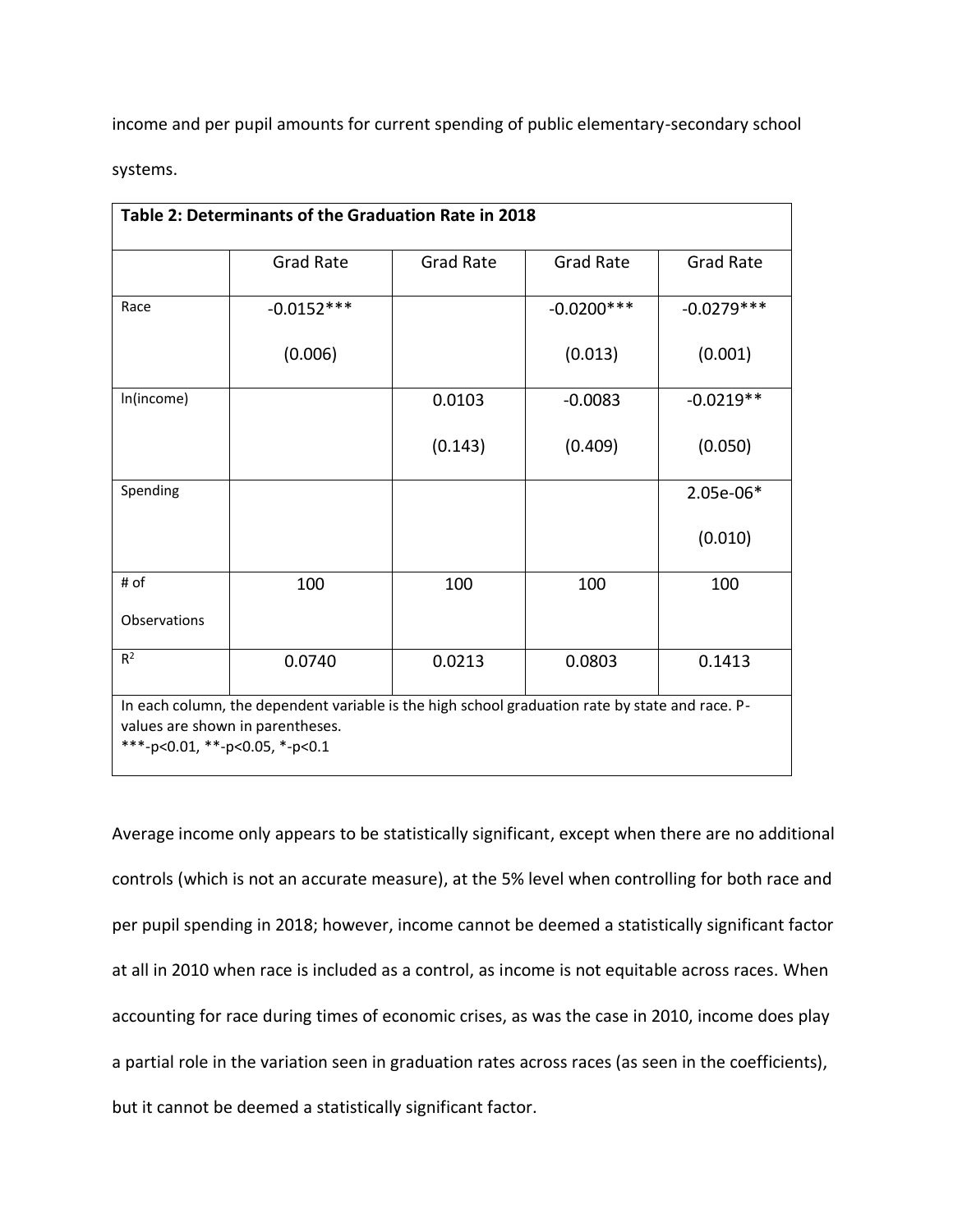The same can be said in regard to per pupil amounts for current spending of public elementary-secondary school systems. It is not statistically significant until 2018, with all other variables (race and income) held constant. This data is important in understanding many things. My findings show that race is the most consistently statistically significant variable, especially in times of economic crisis. During times of normal economic growth there are many factors that help determine whether or not a student will graduate from high school: race, income, and school spending have all proven to be statistically significant at the 5% level. However, when a dire situation arises and there are fewer students graduating due to the economic severity of the crisis, this data proves that race is the most significant factor in determining whether or not a student will graduate from high school.

Although the p-values show that neither income nor per pupil spending were statistically significant during the year immediately following the Great Recession, the coefficients show that they did still play a role in determining graduation rates, even if not statistically significant. As seen across tables, the coefficient on ln(income) decreased from 1.3% to 0.83% from 2010 to 2018 when controlling for race. This tells us that a larger percentage, yet still insignificant, of the variation in graduation rates can be explained by the variation in income during 2010 than it can in 2018. The same can be said for per pupil spending as there is a decrease in the coefficient values. This is not unexpected.

### **Conclusion**

Previous research shows that both income and school quality have an effect on graduation rates. However, the data presented above shows that race still has the most statistically significant impact on graduation rates throughout the United States. The 2018 data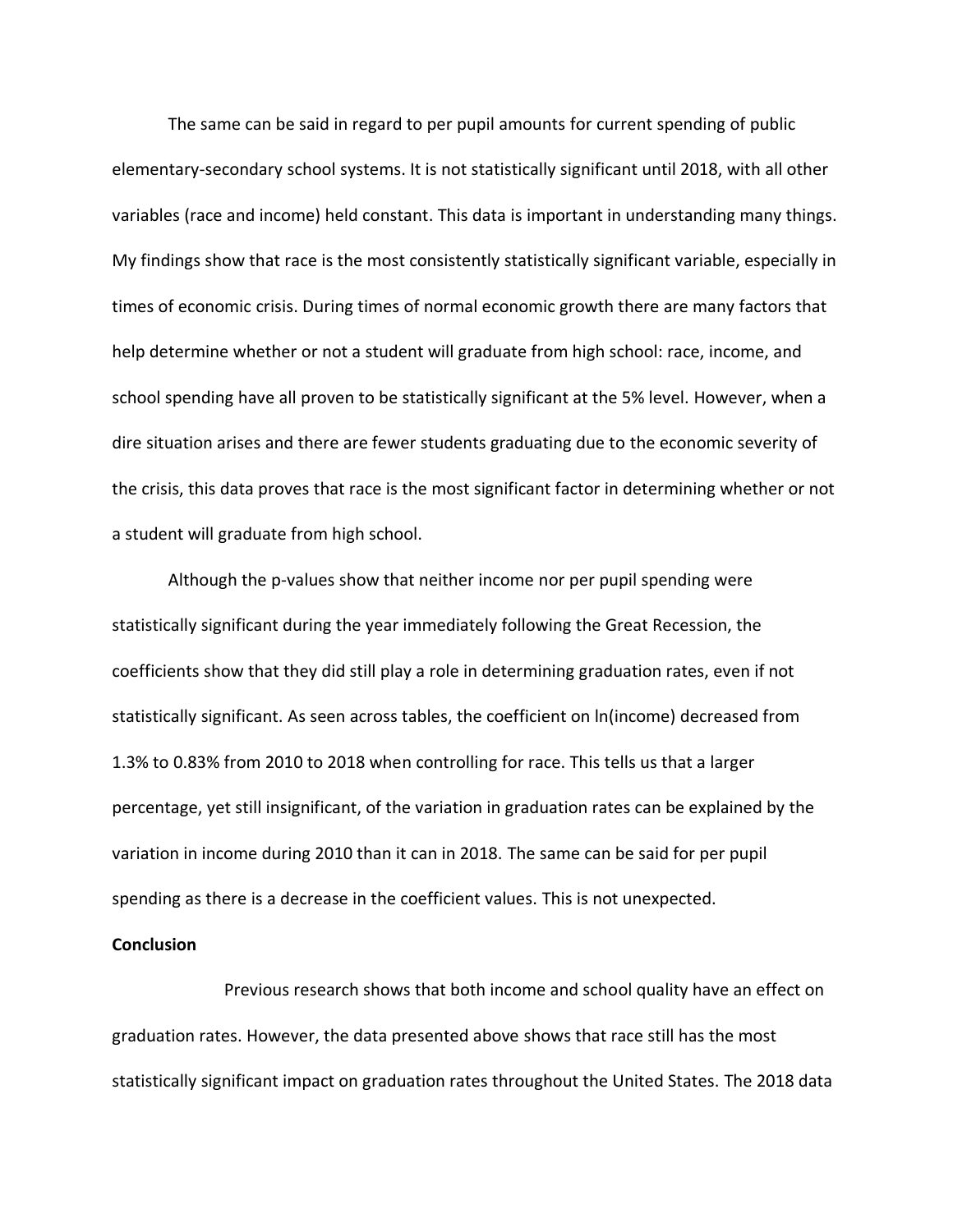tells us that race does in fact play a more substantial role in high school graduation rates during times of economic growth and prosperity. This is seen as the 2010 data before income is considered has a coefficient of -0.0293 and it decreases to -0.0216 when income is held constant. In 2018, that number goes from a -0.0152 to -0.0348. This increase to -0.0348 tells us that in times of economic prosperity race is a more prominent factor in determining educational attainment levels even when income is held constant. Although these findings do show that my alternative hypothesis is true, I aimed at narrowing in specifically in times of economic hardship.

During 2010, a year of economic struggling and rebuilding as it immediately followed the Great Recession, race was the only variable that had a statistically significant impact on high school graduation rates. Although income can be used to explain some of the variation, the per pupil spending coefficients were so small they barely explained any of the differences in graduation rates between Black and white students. Regardless of the fact that income did explain some variation, it was not statistically significant and thus race is the only statistically significant factor when it comes to graduation rates in times of economic downturn.

There could be many reasons as to why race has a more significant impact on graduation rates than income and school spending during times of economic downturn. I speculate that it is because inequalities are still so present in all aspects of our society and thus Black Americans are already behind in terms of wages and living in affluent areas. This means that race would be the determining factor, not income or school quality, as there is a lack of fair treatment in all other aspects of society. Income and school quality are not fair measures because they are not equal indicators for all people in the United States. There is still a bias that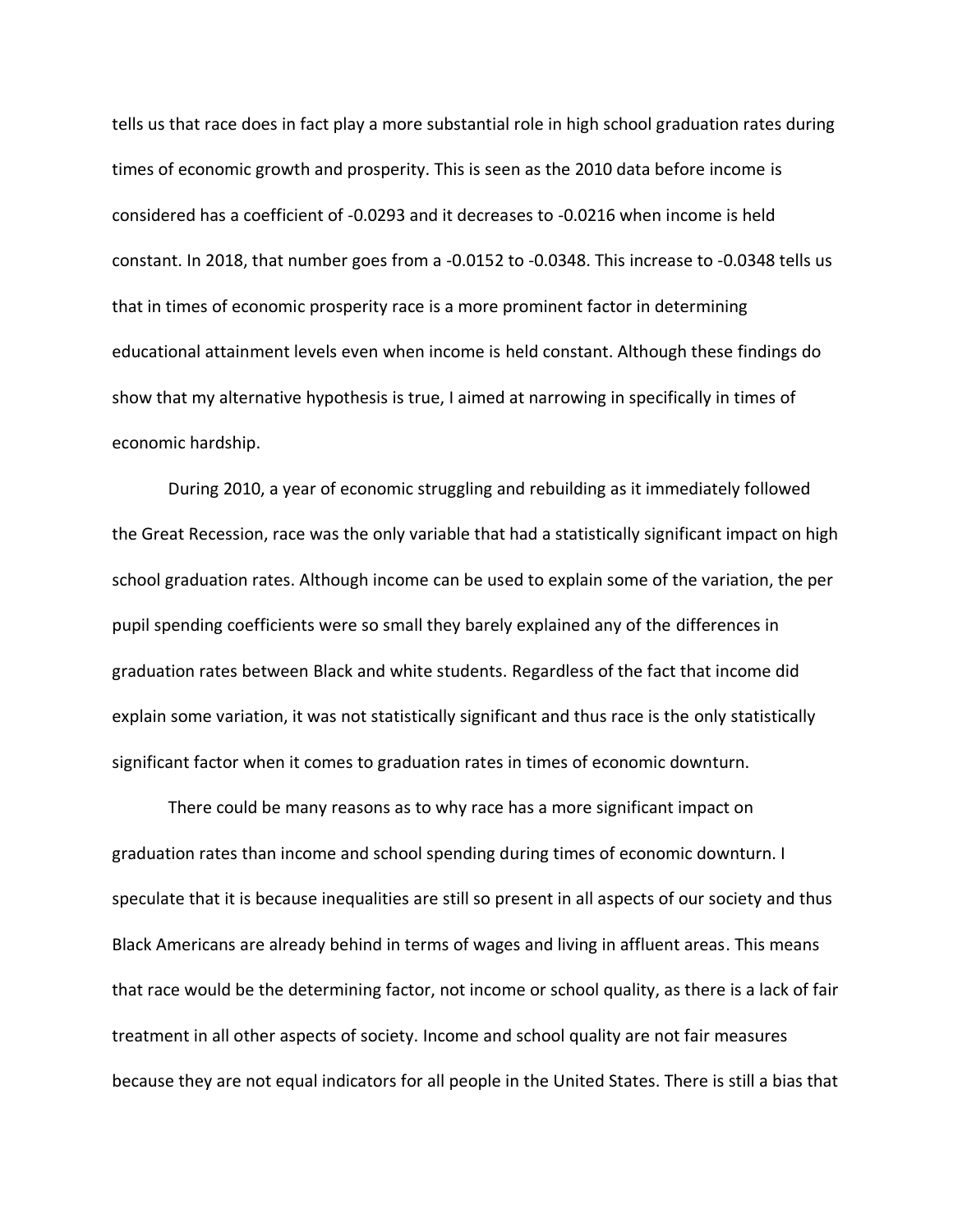exists towards Black Americans. This, inherently, puts Black students behind their white counterparts when it comes to achieving high levels of education. The society of the United States still sets up Black Americans to be less successful, in economic terms, than their white counterparts. This inequality transfers over to the school systems and that is why race is the most statistically significant factor in determining high school graduation rates both in times of economic struggling and economic prosperity.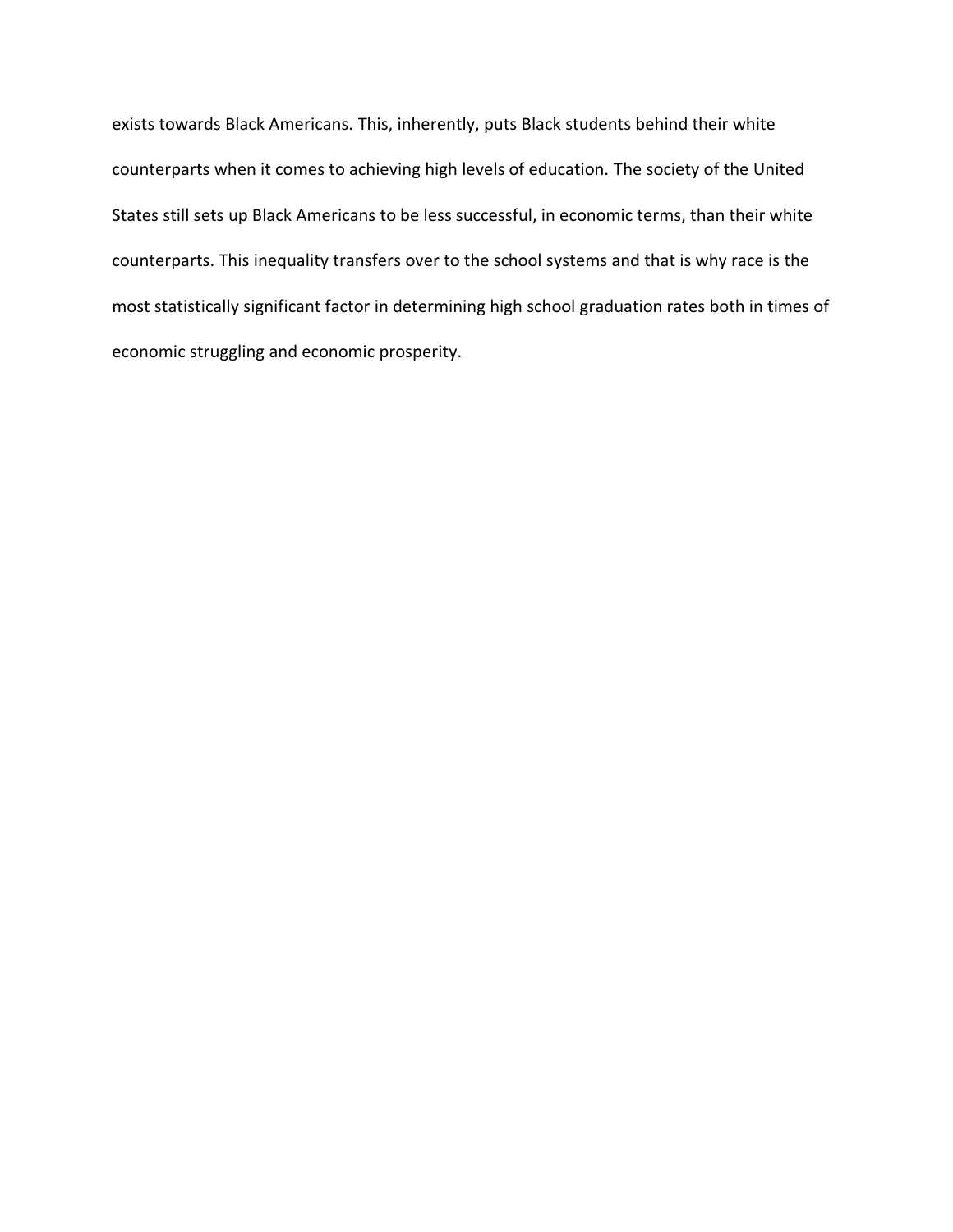#### **Resources**

Balfanz, Robert. "Can the American High School Become an Avenue of Advancement for All?" *The Future of Children 19*, no. 1 (2009): 17-36.

Bloome, Deirdre and Bruce Western. "Cohort Change and Racial Differences in Educational and Income Mobility," *Social Forces 90*, no. 2 (2011): 375-395.

Caldwell, Leon D. and Kamau O. Siwatu. "Promoting Academic Persistence in African American and Latino High School Students: The Educational Navigation Skills Seminar," *The High School Journal 87*, no. 1 (2003): 30 – 38.

Goldsmith, Pat Rubio. "Schools or Neighborhoods or Both? Race and Ethnic Segregation and Educational Attainment," *Social Forces 87*, no. 4 (2009): 1913 – 1941.

Heckman, James J. and Paul A. LaFontaine. "The American High School Graduation Rate: Trends and Levels," *The Review of Economics and Statistics 92*, no. 2 (2010): 244 – 262.

Jackson, C. Kirabo, Cora Wigger, and Heyu Xiong. "The Costs of Cutting School Spending Lessons from the Great Recession," *Education Next 20*, no. 4 (2020): 64 – 71.

Kalil, Ariel. "Effects of the Great Recession on Child Development," *The Annals of the American Academy of Political and Social Science 650,* (2013): 232 – 249*.* 

Kalleberg, Arne L. and Till M. von Wachter. "The U.S. Labor Market During and After the Great Recession: Continuities and Transformations," *The Russell Sage Foundation Journal of the Social Science 3*, no. 3 (2017): 1 – 19.